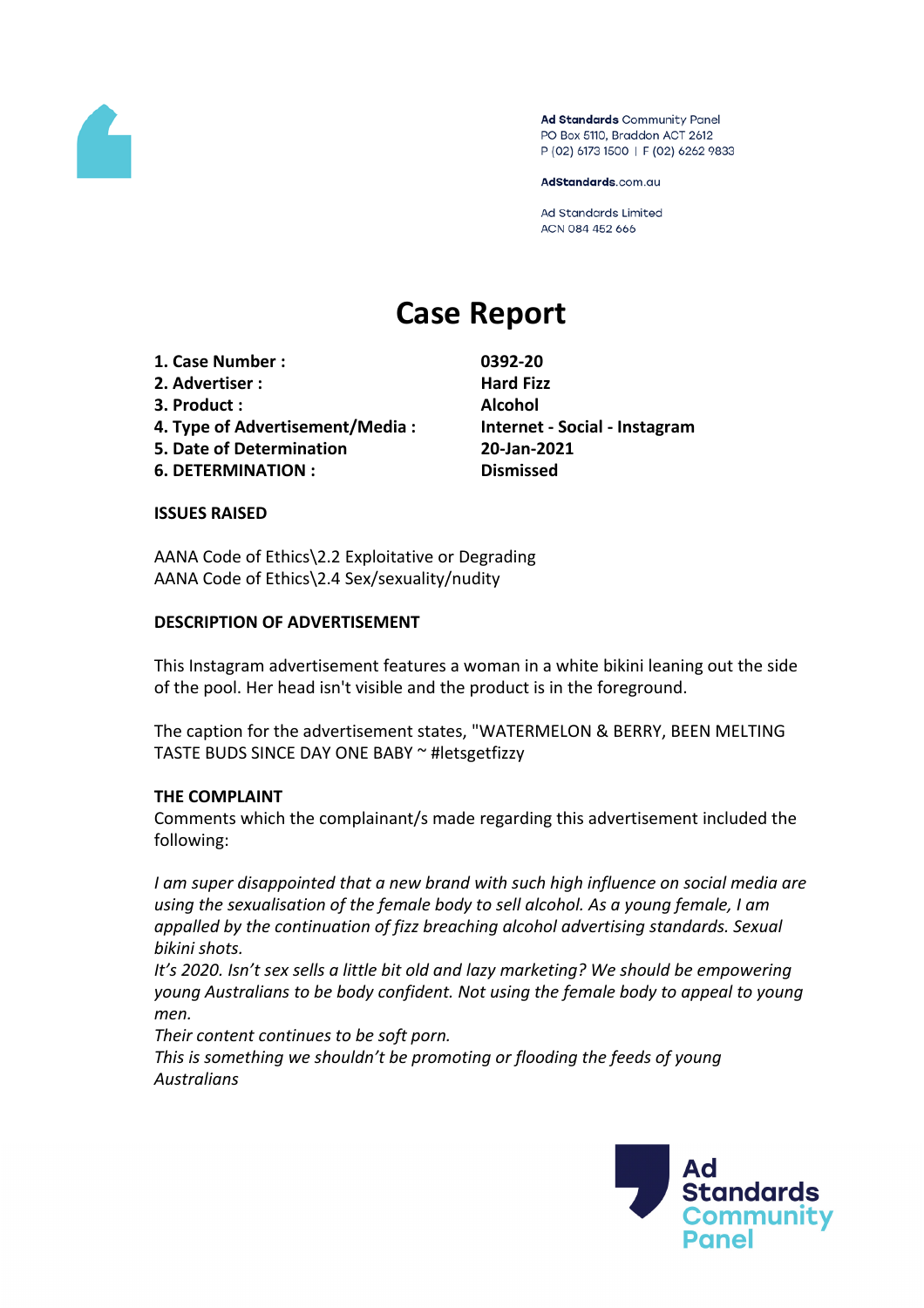

#### **THE ADVERTISER'S RESPONSE**

Comments which the advertiser made in response to the complainant/s regarding this advertisement include the following:

*The content in question was conceived, directed and acted by our owners of FIZZ. No paid models were used in the making of the content and it was captured in a controlled, private setting. Our diverse ownership group play an integral role in much of our marketing and brand vision and it was not our intent to offend, nor to endorse excessive consumption or unsafe behaviour. The female ownership group are empowering themselves to showcase their balanced lifestyle and taking good care of their bodies.*

*Our intent was not targeting young men as described rather it was targeted to a diverse demographic who appreciate body confidence in young Australians. Our marketing on Instagram is organic and these posts involved no paid spend meaning it will be reaching consumers that have proactively chosen to follow the brand rather than "flooding the feeds' of young Australians as mentioned in the complaint. We strongly deny that this marketing should be described as 'softporn' and find this terminology offensive to the efforts of the people involved and those that feature in them*

*At Hard Fizz our brand marketing will always feature light-hearted humour, with a "tongue in cheek approach", which was consistent in the social media content the complaints refer to. The overwhelming response to these posts was positive and we intend to continue to market to the majority in an appropriate way rather than market to a minority.*

*We have an established internal governance structure which we will continue to follow, to review all content and ensure it meets community guidelines prior to making public. We will continue to diligently follow this process, taking into account this point of view.*

*It was not the intent of these posts in question to offend or promote unsafe behaviour. We will continue to build the brand in the marketplace in a responsible manner and will be consulting industry along the way.*

### **THE DETERMINATION**

The Ad Standards Community Panel (the Panel) considered whether this advertisement breaches Section 2 of the AANA Code of Ethics (the Code).

The Panel noted the complainant's concerns that the advertisement:

Uses sexualisation of the female body to sell alcohol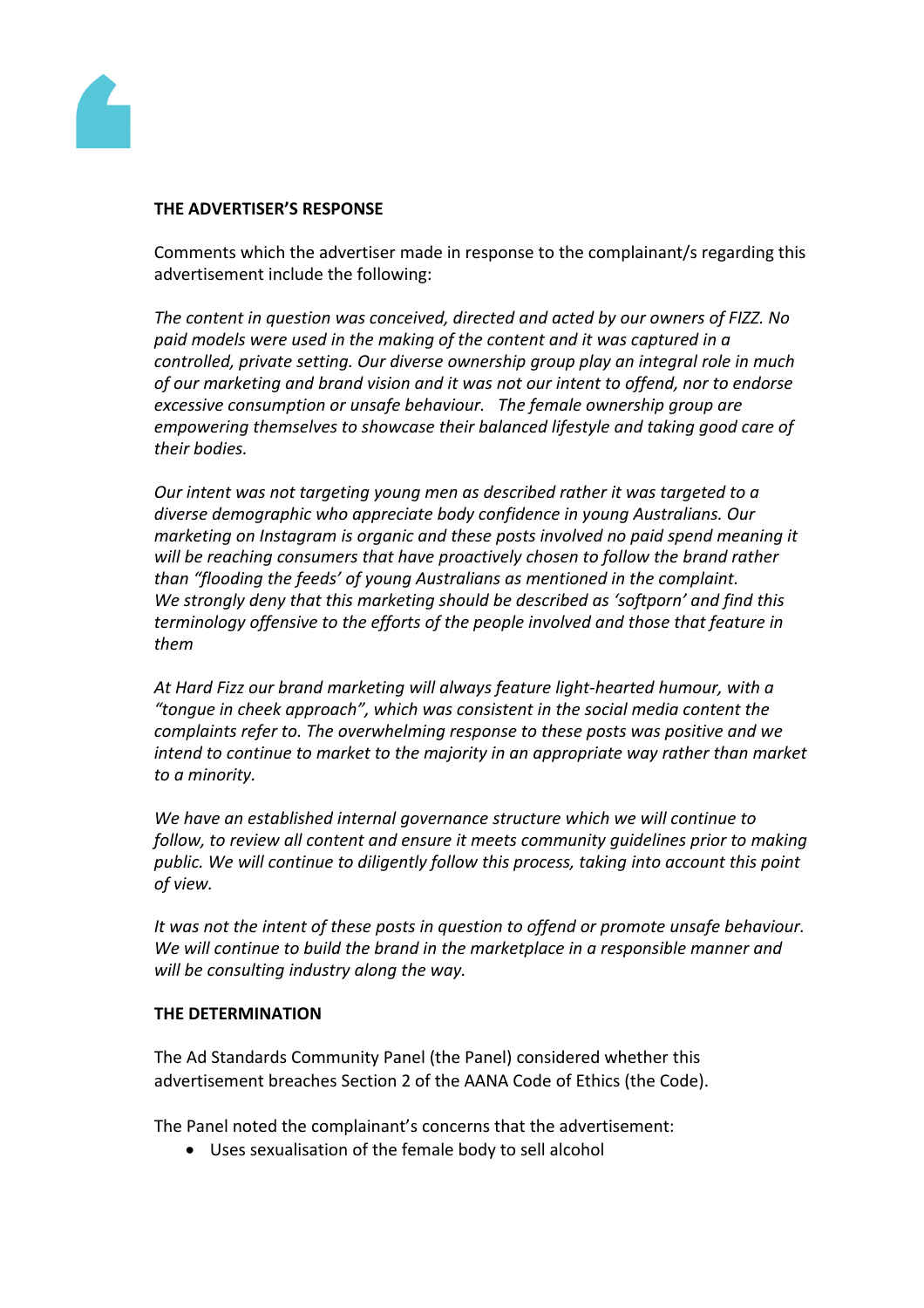

• Is soft porn.

The Panel viewed the advertisement and noted the advertiser's response.

## **Section 2.2: Advertising or marketing communications should not employ sexual appeal in a manner which is exploitative or degrading of any individual or group of people.**

The Panel noted the AANA Practice Note which provides guidance on the meaning of the terms exploitative and degrading:

*Exploitative - (a) taking advantage of the sexual appeal of a person, or group of people, by depicting them as objects or commodities; or (b) focussing on their body parts where this bears no direct relevance to the product or service being advertised. Degrading – lowering in character or quality a person or group of people.*

#### **Does the advertisement use sexual appeal?**

The Panel noted that this image featured a woman in a white bikini leaning out of a pool in the background, and in the foreground is an image of the product. The Panel noted that the woman's cleavage is visible. The Panel considered that the advertisement contained sexual appeal.

#### **Does the advertisement use sexual appeal in a manner that is exploitative?**

The Panel noted that the image and caption were clearly a promotion for the alcohol brand, and was not a suggestion that the woman is an object or commodity. The Panel noted that she is in the background and is not the focus of the advertisement. The Panel noted the advertiser's response that the woman is not a paid model but is one of the owners of the brand, and it is relevant for her to feature in marketing for that brand.

The Panel determined that the advertisement did not use sexual appeal in a manner that is exploitative of the woman in the advertisement.

#### **Does the advertisement use sexual appeal in a manner that is degrading?**

The Panel considered that the focus of the advertisement was on the product, not the woman, and her depiction was appropriate to the pool setting. The Panel considered that she was not portrayed in a manner which lowered her in character or quality.

#### **Section 2.2 conclusion**

The Panel found that the advertisement did not employ sexual appeal in a manner which is exploitative or degrading of an individual or group of people and did not breach Section 2.2 of the Code.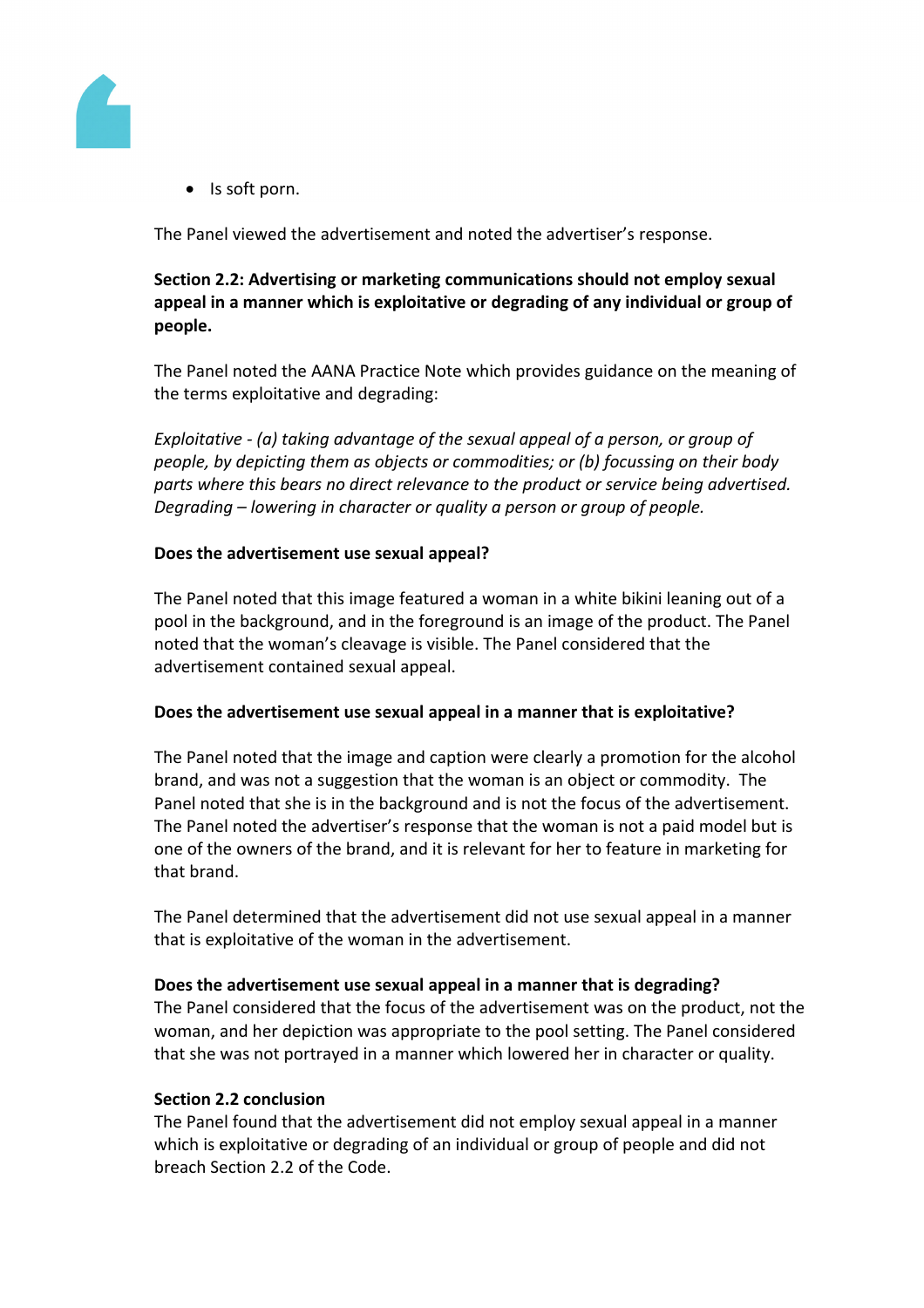

**Section 2.4: Advertising or Marketing Communications shall treat sex, sexuality and nudity with sensitivity to the relevant audience.**

The Panel noted the Practice Note for the Code states:

*"Images which are not permitted are those which are highly sexually suggestive and inappropriate for the relevant audience. Explicit sexual depictions in marcomms, particularly where the depiction is not relevant to the product or service being advertised, are generally objectionable to the community and will offend Prevailing Community Standards."*

## **Does the advertisement contain sex?**

The Panel considered whether the advertisement contained sex. The Panel noted the dictionary definition of sex most relevant to this section of the Code of Ethics is 'sexual intercourse; sexually stimulating or suggestive behaviour.' (Macquarie Dictionary 2006).

The Panel noted that the woman in the advertisement was not engaged in sexual activity. The Panel considered that the advertisement did not contain sex.

#### **Does the advertisement contain sexuality?**

The Panel noted the definition of sexuality includes 'sexual character, the physical fact of being either male or female; The state or fact of being heterosexual, homosexual or bisexual; sexual preference or orientation; one's capacity to experience and express sexual desire; the recognition or emphasising of sexual matters'. The Panel noted that the use of male or female actors in an advertisement is not by itself a depiction of sexuality.

The Panel noted that the woman wearing a bikini a posed in a manner where her cleavage was emphasised and this could be considered sexualised. The Panel considered that the advertisement contained sexuality.

#### **Does the advertisement contain nudity?**

The Panel noted that the dictionary definition of nudity includes 'something nude or naked', and that nude and naked are defined to be 'unclothed and includes something 'without clothing or covering'.

The Panel considered that the woman is wearing a white bikini and that her cleavage is visible. The Panel considered that the image contained partial nudity.

## **Are the issues of sexuality and nudity treated with sensitivity to the relevant audience?**